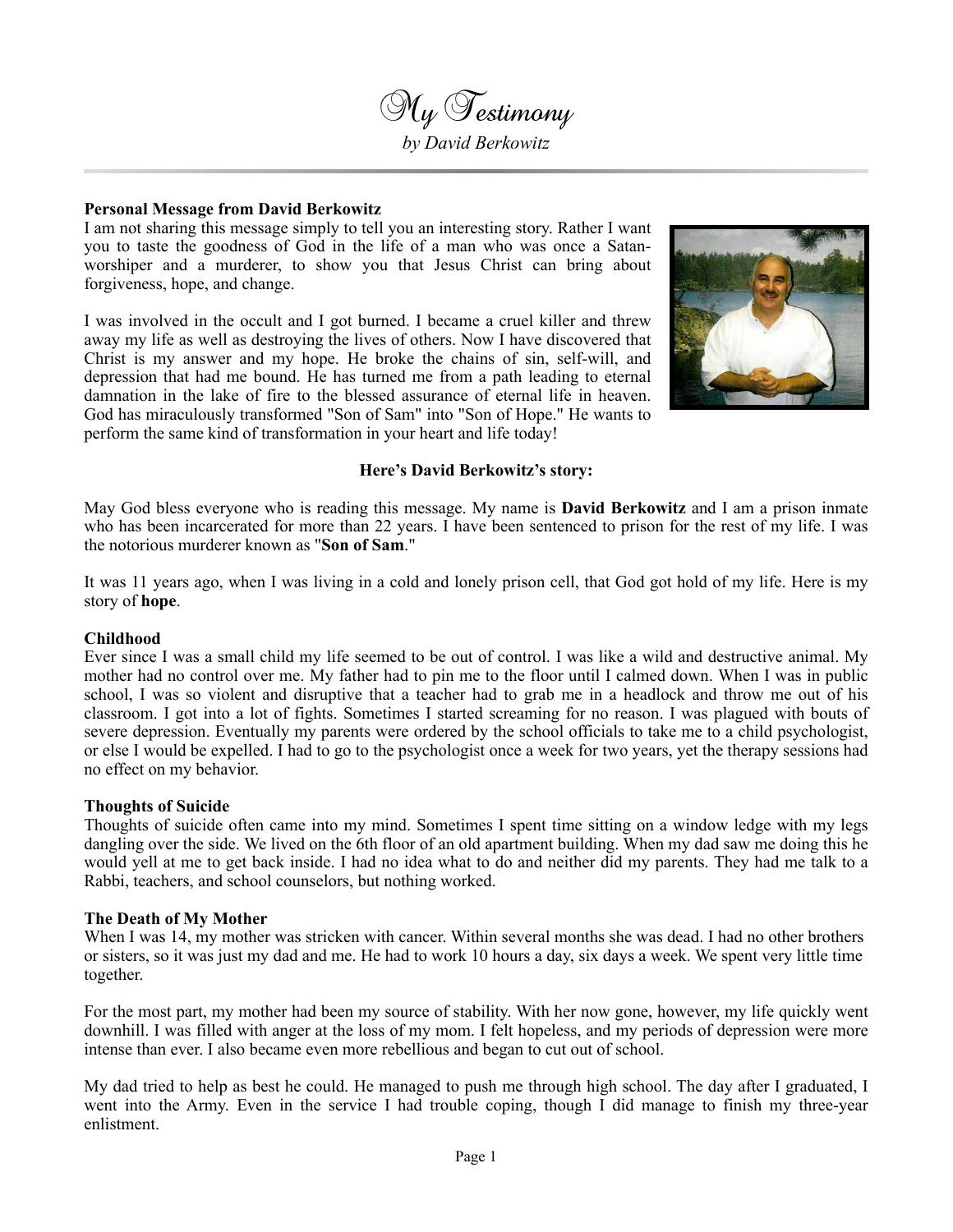# **Involvement in the Occult**

I got out of the service in 1974 to start life again as a "civilian." All my friends that I knew before had either married or moved away. So I found myself alone and living in New York City.

In 1975 I met some guys at a party who, I later found out, were heavily involved in the occult. I had always been fascinated with witchcraft, Satanism, and occult things since I was a child. When I was growing up, I watched countless horror and Satan-type movies, some of which totally captivated my mind.

Now I was 22 and the forces of Satan were becoming more and more evident in my life. I felt as if something was trying to take control of my life. I began to read the Satanic Bible by the late Anton LaVey who founded the Church of Satan in San Francisco in 1966. I began, innocently, to practice various occult rituals and incantations.

I am utterly convinced that something satanic had entered into my mind and, looking back at all that happened, I realize that I had been slowly deceived. I did not know that bad things were going to result from all this, yet over the months the things that were wicked no longer seemed to be such. I was headed down the road to destruction and I did not know it. Maybe I was at a point where I just didn't care.



# **The Horror Begins**

Eventually, I crossed that invisible line of no return. After years of mental torment, behavioral problems, deep inner struggles, and my own rebellious ways, I began committing horrible crimes. Looking back, it was all an awful nightmare and I would do anything if I could undo everything that happened. Six people lost their lives. Many others suffered at my hand and will continue to suffer for a lifetime. I am sorry for this.

In 1978 I was sentenced to about 365 consecutive years, virtually burying me alive behind prison walls. When I first entered the prison system I was placed in isolation. I was then sent to a psychiatric hospital because I was declared temporarily insane. Eventually I was sent to other prisons including the infamous "Attica."

# **Hope Appears**

Ten years into my prison sentence, when I was feeling despondent and without hope, another inmate came up to me as I was walking the prison yard one cold winter's evening. He introduced himself and began to tell me that Jesus Christ loved me and wanted to forgive me. Although I knew he meant well I mocked him because I did not think that God would ever forgive me or that He would want anything to do with me. Still this man persisted, and we became friends. His name was Rick, and we would walk the yard together. Little by little he would share with me about his life and what he believed Jesus had done for him. He kept reminding me that no matter what a person did, Christ stood ready to forgive if that individual would be willing to turn from the bad things he was doing and would put his full faith and trust in Jesus Christ and what He did on the cross--dying for our sins. He gave me a Gideon Pocket Testament and asked me to read the Psalms. I did. Every night I would read from them. It was at this time the Lord was quietly melting my stone-cold heart.

# **A New Life Begins**

One night I was reading Psalm 34. I came upon the 6th verse which says, *"This poor man cried, and the Lord heard him, and saved him out of all his troubles."* It was at this moment, in 1987, that I began to pour out my heart to God. Everything seemed to hit me at once--the guilt of what I had done and the disgust at what I had become. Late that night in my cold cell I got down on my knees and began to cry to Jesus Christ.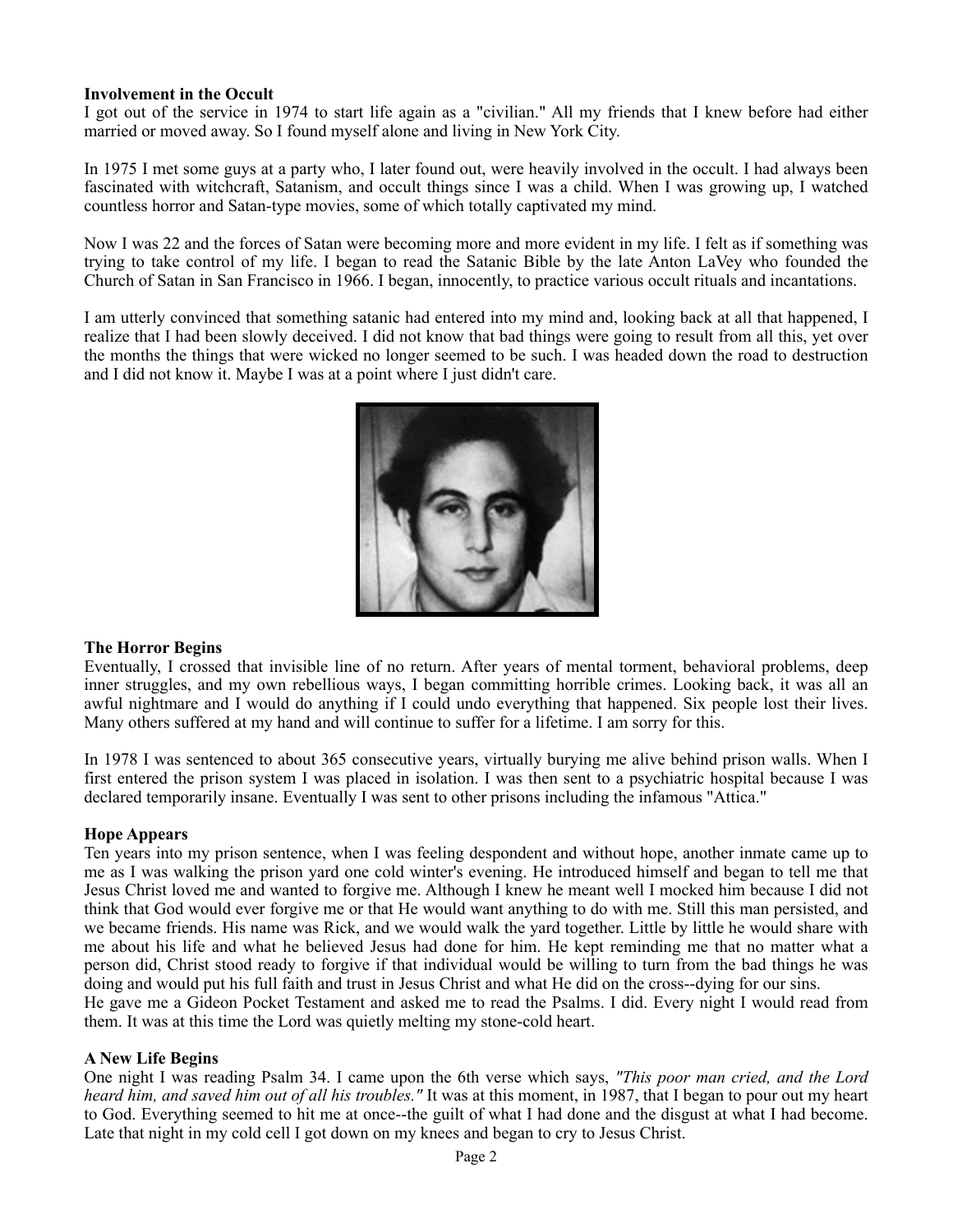I told Him that I was sick and tired of doing evil. I asked Jesus to forgive me for all my sins. I spent a good while on my knees praying to Him. When I got up it felt as if a heavy but invisible chain that had been around me for so many years was broken. A peace flooded over me. I did not understand what was happening. In my heart I just knew that somehow my life was going to be different.

#### **A Decade of Freedom** (written in 1999)

More than 11 years have gone by since I had that first talk with the Lord. So many good things have happened in my life since. Jesus Christ has allowed me to start an outreach ministry right here in the prison where I have been given permission by prison officials to work in the "Special Needs Unit." This is where men who have various emotional and coping problems are housed. I can pray with them as we read our Bibles together. I get the chance to show them a lot of brotherly love and compassion. I have worked as the Chaplain's clerk and also have a letter writing ministry. In addition, the Lord has made ways for me to share with millions via TV programs such as *Inside Edition*. I have been able to share what He has done in my life, as well as warn others about the dangers of involvement in the occult.

# **There Is Hope for You Too**

One of my favorite passages of Scripture is Romans 10:13. It says, "For whosoever shall call upon the name of the Lord shall be saved." Here it is clear that God has no favorites. He rejects no one, but welcomes all who call upon Him.

I know that God is a God of mercy who is willing to forgive. He is perfectly able to restore and heal our hurting and broken lives. I have discovered from the Bible that Jesus Christ died for our sins. He took our place on the cross. He shed His blood as the complete payment God required for our sins.

The Bible says, "All have sinned, and come short of the glory of God" (Romans 3:23). Furthermore, it says, "The wages of sin is death; but the gift of God is eternal life through Jesus Christ our Lord" (Romans 6:23). These passages make it clear that everyone has sinned. Some like myself, are worse sinners than others, but **all** have sinned. Therefore, we must all acknowledge our sins before God, own that we deserve God's judgment for eternity, and realize that we are **LOST**!

When we reach the point of realizing that we are **lost**, guilty, ruined sinners, then we will be ready to accept the Saviour whom God has provided for us. Who is this Saviour? He is the Lord Jesus Christ who is the Creator of the universe and the eternal Son of God, and who has come into this world as a Man. As perfect, sinless Man, He suffered and died on the cross for our sins (1 Corinthians 15:3; 1 Peter 2:24; 3:18). Then He was buried and on the third day He rose again in victory, for death could not hold Him. If you realize you are lost and need a Saviour, then place your full, undivided faith and trust in the Lord Jesus Christ who died for **your** sins. "He was wounded for **our** transgressions, He was bruised for **our** iniquities: the chastisement of **our** peace was upon Him; and with His stripes, **we** are healed" (Isaiah 53:5). Have you put **your** name in this verse? To reject the Lord Jesus Christ and His work on the cross is to reject God's perfect and only gift of salvation and eternal life.

# **Here Is Your Opportunity**

Friend, here is your opportunity to get things right with God. The Bible says, "If thou shalt confess with thy mouth the Lord Jesus, and shalt believe in thine heart that God hath raised Him from the dead, thou shalt be saved. For with the heart man believeth unto righteousness; and with the mouth confession is made unto salvation" (Romans 10:9,10). So believe in your heart that these words from the Bible are true and apply to you. Please consider what I am saying. I beg you with all my heart to place your faith in Christ right now! Do not be ashamed to do this! Do not wait for a more convenient time! Tomorrow is promised to no one. Do not wait for your death bed, for you may not have one! "Behold, **now** is the accepted time; behold, **now** is the day of salvation" (2 Corinthians 6:2).

# **What Difference Will It Make?**

Once you place your trust in Jesus Christ as your Saviour and Lord, the Holy Spirit will start a life-long work of transformation in your life (Romans 12:1,2) so that you will begin, finally, to do works and deeds that are pleasing to God (Ephesians 2:8-10; Titus 2:14). With some this work may proceed more rapidly than with others, or may be intermingled with failures and setbacks. But the more your focus is on Christ your Saviour, the more the Holy Spirit will help you to get the victory over the sin patterns in your life (Romans 6-8) and to be increasingly changed into a moral likeness to Christ (Romans 8:29; 2 Corinthians 3:18). Best of all, you now have the